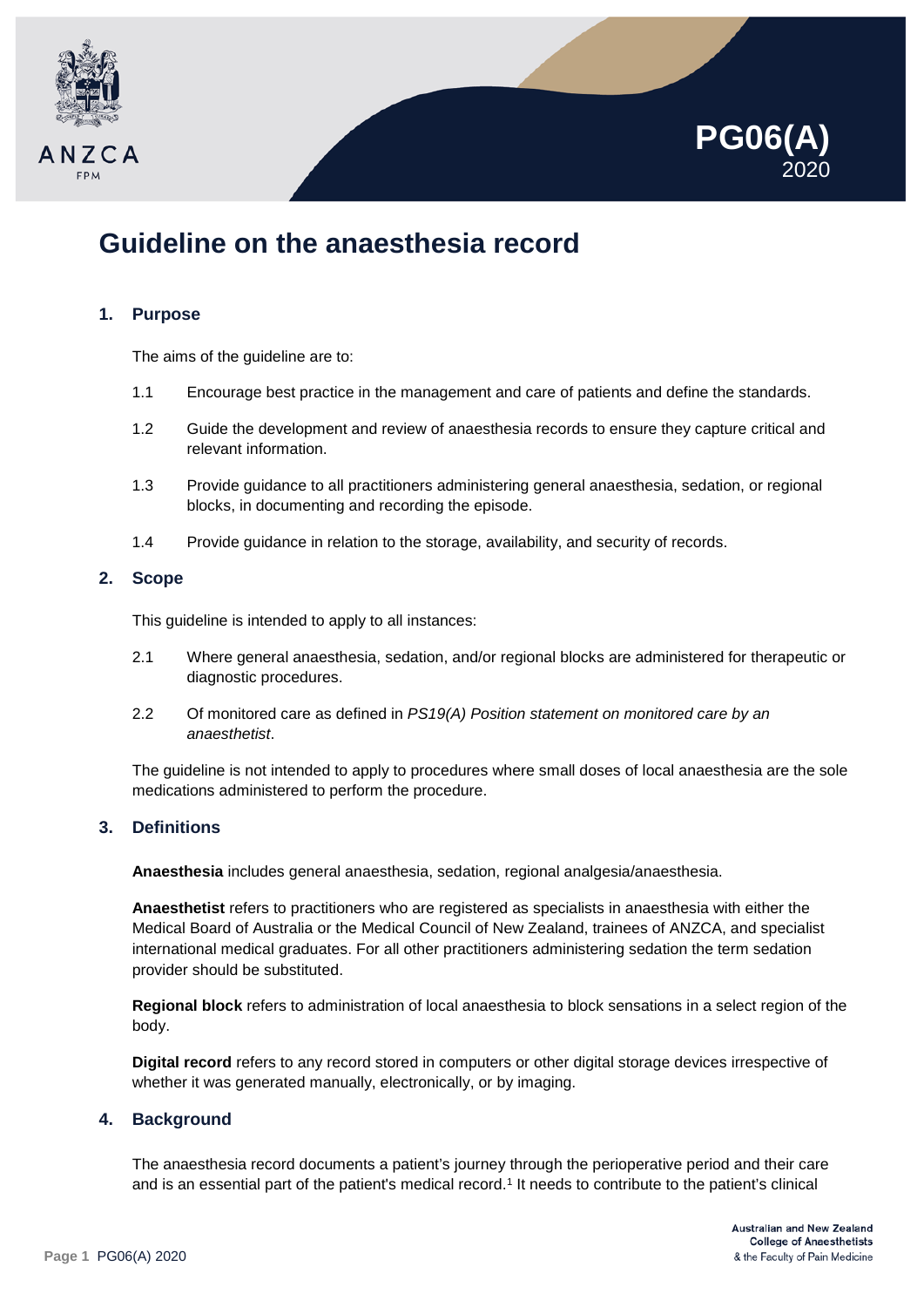

management<sup>2</sup> as well as to their future care with regard to future anaesthesia but also to assist multidisciplinary teams during the postoperative phase and beyond.<sup>3</sup>

Primarily, the anaesthesia record serves the purpose of documenting the clinical management of any patient's care as well as guiding management. It is also a record of drug administration and as such must comply with the relevant Australian and New Zealand jurisdictional requirements (see further reading below).

Its secondary functions include:

- Management of future care
- **Education**
- **Research**
- Medico-legal<sup>4</sup>
- Departmental administration
- Coding
- Quality assurance<sup>5</sup>

With the advent of computerised and digital records it is important to seek opportunities to enhance the quality of patient records as well as the means by which information is captured such that clinical efficiency is increased, vigilance is optimised, and errors are minimised.<sup>6</sup> Consequently, information should be considered either as mandatory, highly desirable, or optional when designing digital systems and deciding on data to be captured and features to be included. Input from credentialled anaesthetists is essential when distinguishing between mandatory, highly desirable, or optional.

# **5. General principles**

The functionality of an electronic anaesthesia record should synchronise with the complexities of anaesthesia workflow,<sup>7,8</sup> ideally providing enhanced patient safety, and physician decision support. Data collected should be accessible to allow analytical interrogation in order to enhance patient outcomes.<sup>9</sup> Ideally such a system should also be able to reliably collect data for coding.

The development of electronic anaesthesia records should aim to facilitate the primary role of guiding clinical management. Enhancements such as Clinical Decision Support<sup>10,11,12</sup> should be considered for inclusion. The desirable features of any anaesthesia information management system are included in the Appendix attached to this guideline.

The record must be signed by the anaesthetist/s responsible for that patient's care. Digital signatures are an acceptable form of signature.

All components of the anaesthesia record must be readily available throughout any patient's hospital stay, and for all subsequent attendances. Records must also be able to be provided to patients and other health care facilities as required in a clear and easily understood format. Access to records must be in accordance with privacy laws.

Handwritten records should be legible and able to be understood by subsequent health care professionals. Where there are regulatory requirements, as per the Standards for Charting of the NMC in New Zealand, these must be observed.

#### **6. Recommendations**

The anaesthesia record should include the following:

#### **6.1 Basic Information**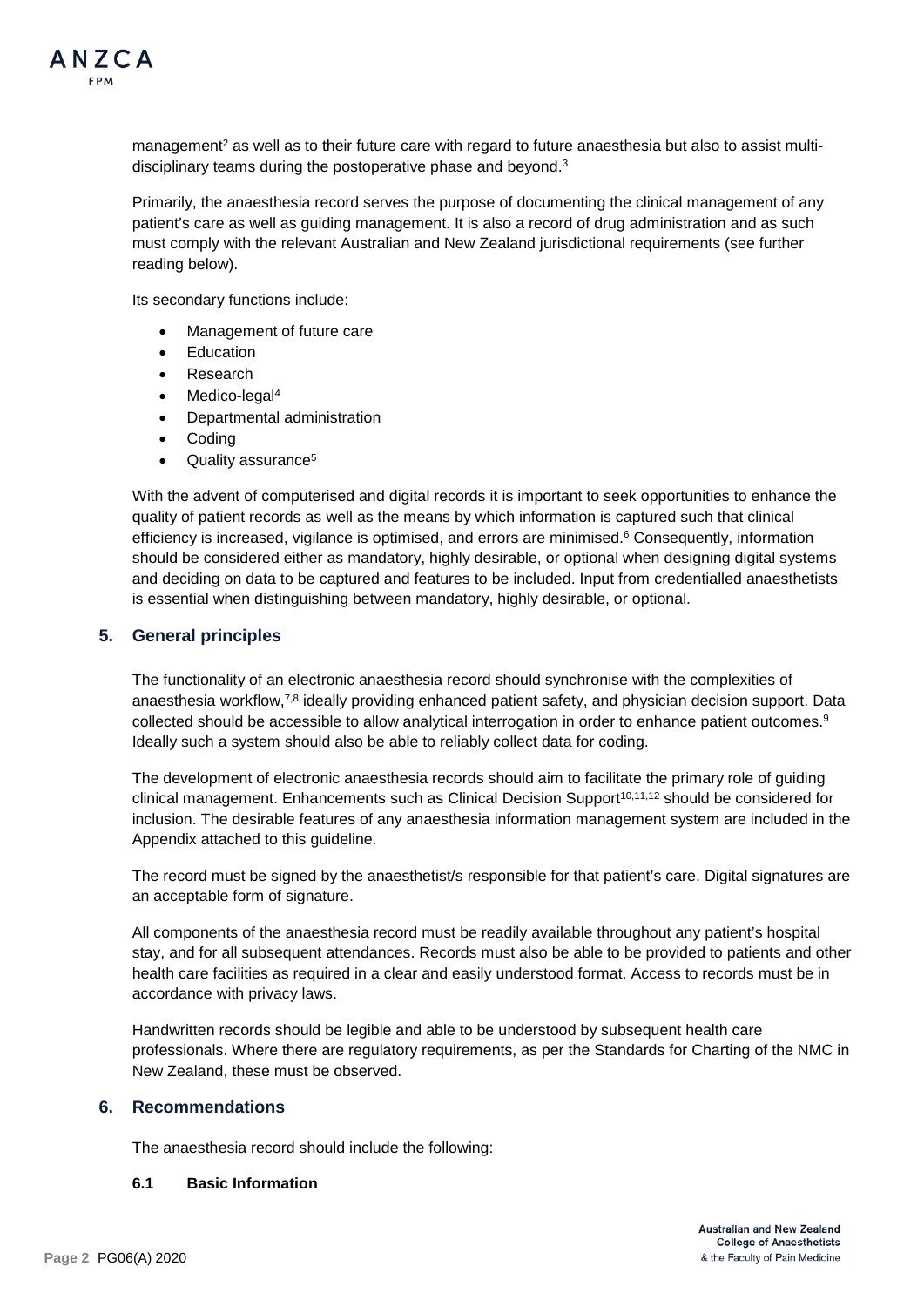# **6.1.1 Identity:**

ANZCA

- 6.1.1.1 Patient details including name, date of birth, gender, weight, height, and hospital record number.
- 6.1.1.2 Pre-anaesthesia baseline observations
- 6.1.1.3 Surgeon(s)/Proceduralist(s).
- 6.1.1.4 Anaesthetist(s).
- 6.1.1.5 Hospital.

#### **6.1.2 Procedure:**

Description of the procedure(s) performed.

#### **6.2 Pre-anaesthesia consultation information**

- 6.2.1 Documentation of the pre-anaesthesia assessment of the patient. (See *PG07(A) Guideline on pre-anaesthesia consultation and patient preparation*). This will normally include:
	- 6.2.1.1 A summary of general medical status by relevant systems and diseases including co-morbidities and ASA risk classification.
	- 6.2.1.2 Concurrent therapy and any known drug or other sensitivities.
	- 6.2.1.3 History of previous anaesthesia and relevant surgery.
	- 6.2.1.4 Physical examination of the patient including assessment of the airway and dental condition.
	- 6.2.1.5 Results of relevant laboratory data and other investigations.
	- 6.2.1.6 Fasting status of the patient
- 6.2.2 Any pre-medicant drugs prescribed, time given, route of administration and description of any side effects or reactions. Prescriptions must comply with any applicable regulatory requirements.
- 6.2.3 An outline of the anaesthesia plan including documentation of discussion with the patient or guardian.
- 6.2.4 Documentation of discussion of risks and consent, if not recorded elsewhere. (See *PS26(A) Position statement on informed consent for anaesthesia or sedation*).
- 6.2.5 Documentation of consent should include, where relevant, anaesthesia, blood or blood products, financial, staffing, including presence of students etc. and/or intimate examination by others, and photography.

#### **6.3 Anaesthesia information**

6.3.1 **Technique**: The full details of the anaesthesia technique used, whether general, regional, sedation, or monitored care (see *PS19(A) Position statement on monitored care by an anaesthetist*).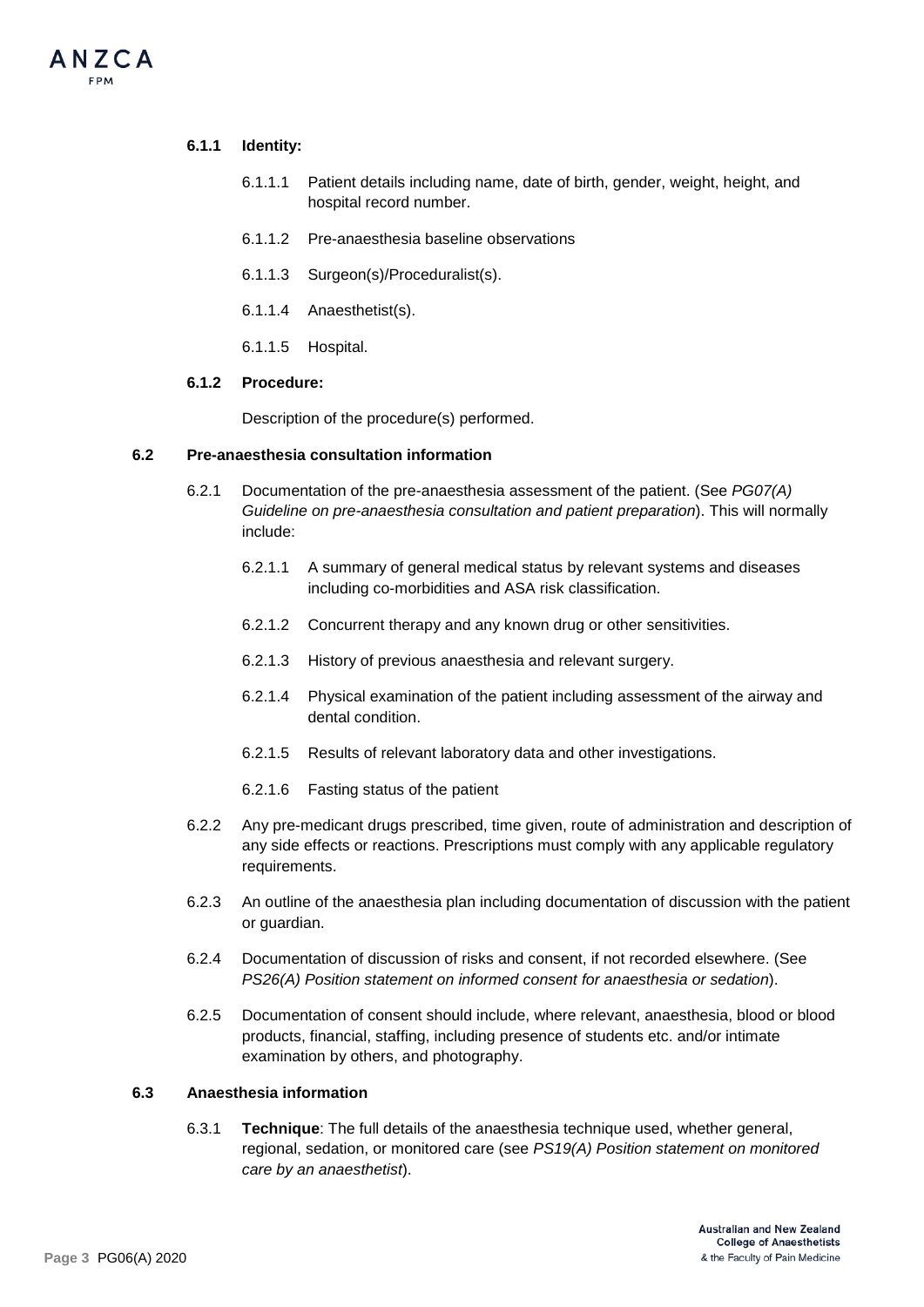

- 6.3.2 **Medication**: The details of dosage, timing and route of administration of all drugs and a description of any side effects or reactions. Where relevant it is advisable to record medications administered by the proceduralist.
- 6.3.3 **Airway**: The size and type of any artificial airway used, and a description of any airway problems encountered as well as the method of their solution.
- 6.3.4 **Anaesthesia breathing system**: Details of the anaesthesia circuit, gas flows, and ventilation techniques.
- 6.3.5 **Monitoring**: Documentation of the physiological variables monitored and the equipment used, where relevant. Information provided as a monitor print-out must include accurate patient identification (see *PG18(A) Guideline on monitoring during anaesthesia*).

#### 6.3.6 **Fluid therapy and vascular access**:

- 6.3.6.1 Intravenous infusion: Details of intravenous therapy including the site, size of cannula and the nature and volume of fluids infused.
- 6.3.6.2 Details of central venous and arterial access.
- 6.3.7 **Blood loss**: An estimate of blood and fluid loss where relevant.
- 6.3.8 **Position**: The position of the patient during the procedure and any protective measures employed.
- 6.3.9 **Time**: The time of significant anaesthesia and operative events, observations and interventions, including administration of drugs, should be readily identifiable from the record.
- 6.3.10 **Complications or problems**: A detailed description of any complications or problems encountered should be included.
- 6.3.11 Other information that is considered particularly relevant should also be recorded such as details of interoperative investigation.

#### **6.4 Post-anaesthesia information**

- 6.4.1 Respiratory, cardio-vascular and, where applicable, neurological status, prior to transfer from theatre to the post anaesthesia care unit (PACU) should be noted.
- 6.4.2 Incidents arising during this period and their management should be documented (see *PS04(A) Position statement on the post-anaesthesia care unit*).
- 6.4.3 Plan for pain management, fluid therapy and oxygen therapy as required, should be charted for guidance of PACU staff.
- 6.4.4 Discharge plan including destination on transfer from operating theatre or PACU.
- 6.4.5 Space should be available for documenting any post-anaesthesia visits.
- 6.4.6 Documentation of outcome data, including clinical indicators, audit and quality assurance information as decided by the anaesthesia department/anaesthetists or the relevant jurisdictional authorities.

#### **This document is accompanied by a background paper (PG06(A)BP) which provides more detailed information regarding the rationale and interpretation of the Guideline.**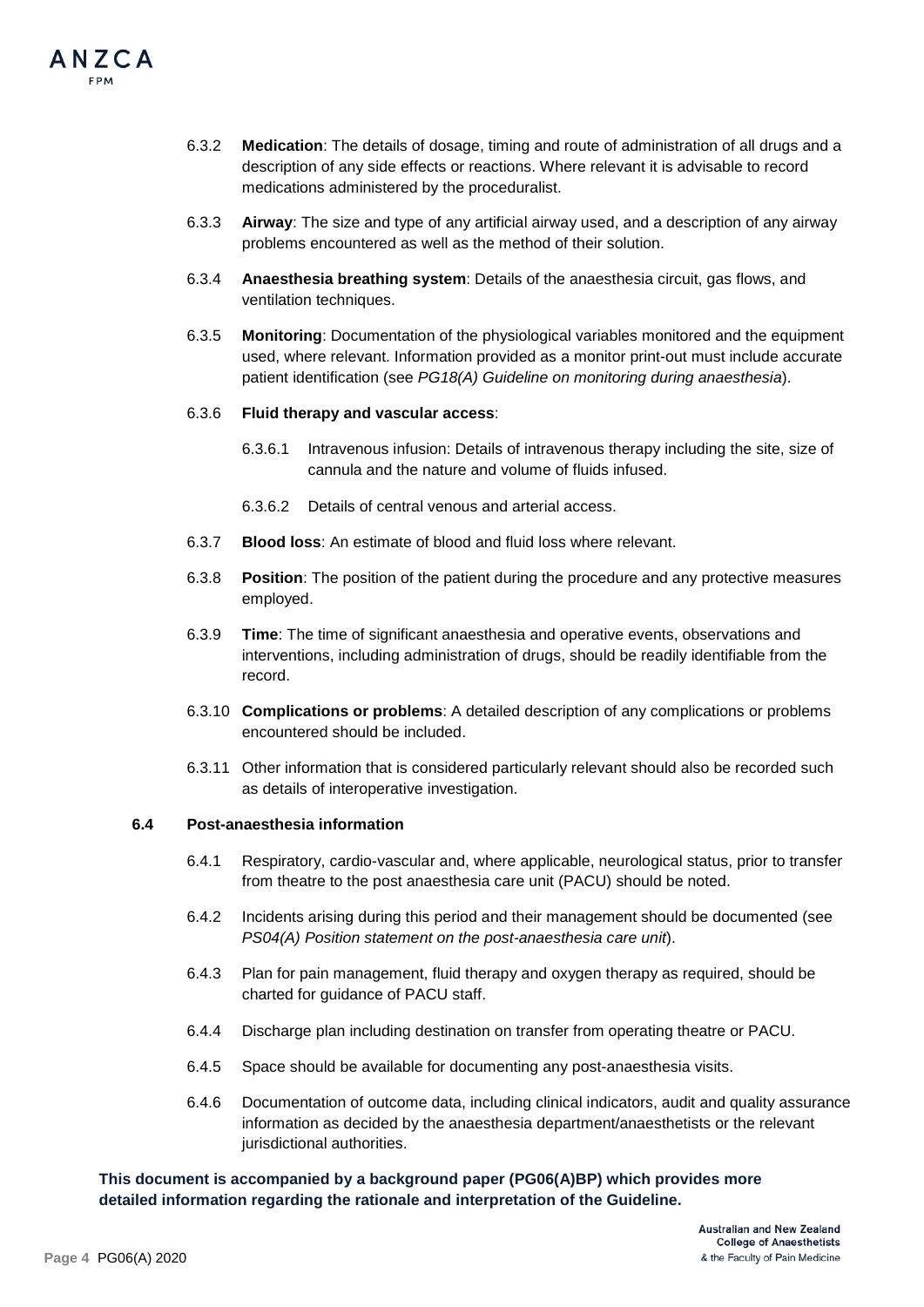

#### **Related ANZCA documents**

PS04(A) Position statement on the post-anaesthesia care unit

PG07(A) Guideline on pre-anaesthesia consultation and patient preparation

PG18(A) Guideline on monitoring during anaesthesia

PS19(A) Position statement on monitored care by an anaesthetist

PS26(A) Position statement on informed consent for anaesthesia or sedation

#### **References**

- 1. Dickinson P, Berrington J. Anaesthetic records. Anaesthesia and Intensive Care Medicine. 2014 Feb;15(2):56-8.
- 2. Anderson BJ, Merry AF. Paperless anesthesia: uses and abuses of these data. Paediatr Anaesth. 2015 Dec;25(12):1184-92.
- 3. Sessler DI, Big Data and its contributions to peri-operative medicine. (Editorial) Anaesthesia. 2014 Feb;69(2):100-5.
- 4. Curtis WB, Sethi R, Visvanathan T, Sethi S. Peri-operative anaesthetic documentation: A report of three sequential audits on the quality of outcomes, with an insight into surrounding legal issues. Turk J Anaesthesiol Reanim. 2018 Sep; 46(5): 354-61.
- 5. Motamed C, Bourgain JL. An anaesthesia information management system as a tool for a quality assurance program: 10 years of experience; Anaesth Crit Care Pain Med 2016 Jun; 35(3): 191-5.
- 6. Bowdle TA, Jelacic S, Nair B, Togashi K, Caine K, Bussey L, et al. Facilitated self-reported anaesthetic medication errors before and after implementation of a safety bundle and barcode-based safety system. Br J Anaesth. 2018 Dec;121(6):1338-45.
- 7. Wacker J, Steurer J, Manser T, Leisinger E, Stocker R, Mols G. Perceived barriers to computerised quality documentation during anaesthesia: a survey of anaesthesia staff. BMC Anesthesiol. 2015 Jan 31;15:13.
- 8. Webster CS, Merry AF. Forcing functions and their consequences. Anaesthesia. 2017 Feb;72(2):266- 267.
- 9. Gálvez JA, Rothman BS, Doyle CA, Morgan S, Simpao AF, Rehman MA.. A narrative review of meaningful use and anesthesia information management systems. Anesth Analg. 2015 Sep;121(3): 693-706.
- 10. Nair BG, Gabel E, Hofer I, Schwid HA, Cannesson M. Intraoperative clinical decision support for anaesthesia: A narrative review of available systems. Anaesth Analg. 2017 Feb;124(2):603-17.
- 11. Simpao AF, Tan JM, Lingappan AM, Galvez JA, Morgan SE, Krall MA. A systematic review of near real-time and point-of-care clinical decision support in anaesthesia information systems. J Clin Monit Comput. 2017 Oct;31(5):885-894.
- 12. Chau A, Ehrenfield JM. Using real time clinical decisions support to improve performance on perioperative quality and process measures. Anaesthesiol Clin. 2011 Mar;29(1):57-69.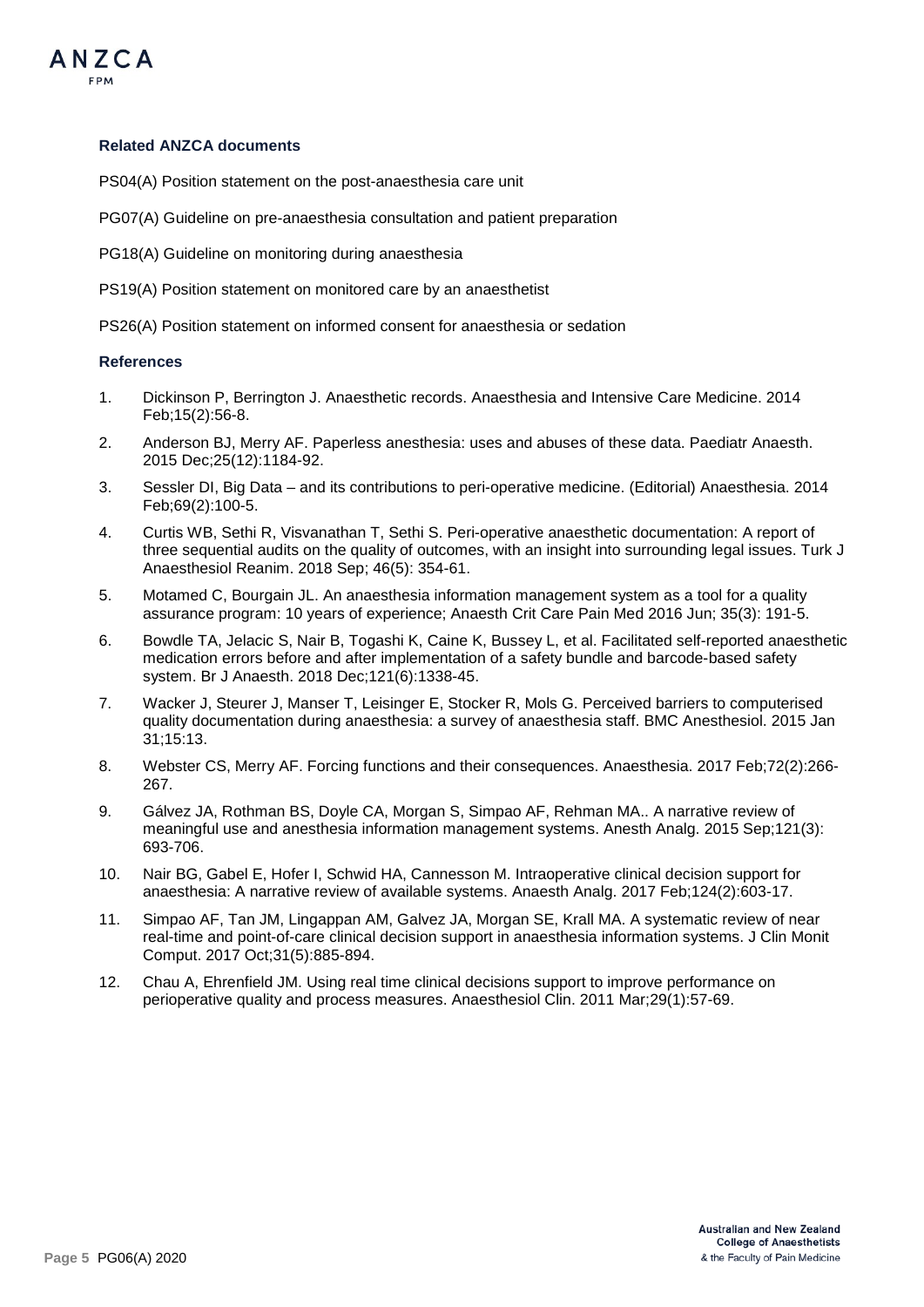

#### **Further reading**

Australian Commission on Safety and Quality in Health Care (the Commission). The National Safety and Quality Health Service (NSQHS) Standards. Patient safety and quality systems, Action 1.16: healthcare records. [Internet]. Sydney: the Commission. Available from:

[https://www.safetyandquality.gov.au/standards/nsqhs-standards/clinical-governance-standard/patient-safety](https://www.safetyandquality.gov.au/standards/nsqhs-standards/clinical-governance-standard/patient-safety-and-quality-systems/action-116)[and-quality-systems/action-116](https://www.safetyandquality.gov.au/standards/nsqhs-standards/clinical-governance-standard/patient-safety-and-quality-systems/action-116)

Standards New Zealand. NZS 8153: 2002 Health records. Wellington: Standards New Zealand; 2002.

Checketts MR, Alladi R, Ferguson K, Gemmell L, Handy JM, Klein AA, et al. Recommendations for standards of monitoring during anaesthesia and recovery 2015: Association of Anaesthetists of Great Britain and Ireland. Anaesthesia. 2016 Jan;71(1): 85-93.

*Professional documents of the Australian and New Zealand College of Anaesthetists (ANZCA) are intended to apply wherever anaesthesia is administered and perioperative medicine practised within Australia and New Zealand. It is the responsibility of each practitioner to have express regard to the particular circumstances of each case, and the application of these ANZCA documents in each case. It is recognised that there may be exceptional situations (for example, some emergencies) in which the interests of patients override the requirement for compliance with some or all of these ANZCA documents. Each document is prepared in the context of the entire body of the college's professional documents, and should be interpreted in this way.*

*ANZCA professional documents are reviewed from time to time, and it is the responsibility of each practitioner to ensure that he or she has obtained the current version which is available from the college website [\(www.anzca.edu.au\)](http://www.anzca.edu.au/). The professional documents have been prepared having regard to the information available at the time of their preparation, and practitioners should therefore take into account any information that may have been published or has become available subsequently.*

*Whilst ANZCA endeavours to ensure that its professional documents are as current as possible at the time of their preparation, it takes no responsibility for matters arising from changed circumstances or information or material which may have become available subsequently.*

| Promulgated:              | 1990             |
|---------------------------|------------------|
| Reviewed:                 | 1996. 2001. 2006 |
| Date of current document: | Nov 2020         |

*© Copyright 2020 – Australian and New Zealand College of Anaesthetists. All rights reserved.*

*This work is copyright. Apart from any use as permitted under the Copyright Act 1968, no part may be reproduced by any process without prior written permission from ANZCA. Requests and inquiries concerning reproduction and rights should be addressed to the Chief Executive Officer, Australian and New Zealand College of Anaesthetists, 630 St Kilda Road, Melbourne, Victoria 3004, Australia. Email: [ceo@anzca.edu.au](mailto:ceoanzca@anzca.edu.au)*

ANZCA website: [www.anzca.edu.au](http://www.anzca.edu.au/)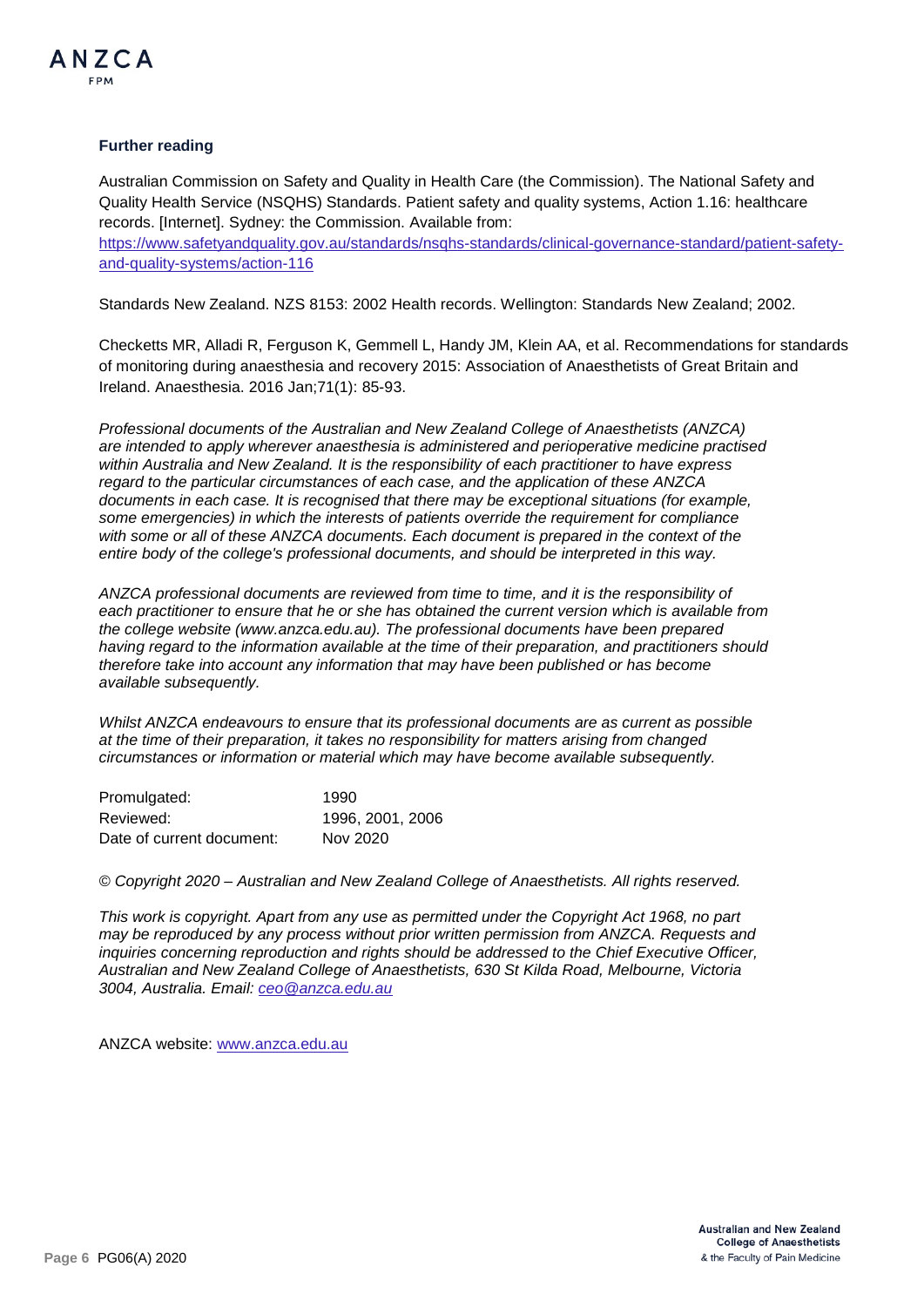# **Appendix**

# **Mandatory/Desirable features of anaesthesia information management systems**

# **Basic principles**

Anaesthesia information management systems should provide a platform that is easy to use, reliable, compatible with existing systems, secure and have the capacity to provide reports based on a single case or a selected range of cases.

Input from credentialed anaesthetists should be sought in determining which features are mandatory and which are highly desirable.

#### **Usability and reliability**

The elements that define a usable interface are:

- Similarity to previously adopted systems or paper-based record.
- Automated input with frequent sampling rate.
- Locally defined, modifiable templates for common procedures.
- Flexible input options with free text always available.
- Ability to reassign/delete a record if confirmed to be assigned to the wrong patient
- Complete medication and equipment library easily accessible with minimal user input.
- Integration with pre-operative, PACU, ICU and and ward post- operative information systems.
- Compatible with common and complex use case episodes eg. Emergency case with procedures performed and drugs administered prior to commencing the anaesthetic episode.
- Single screen for each episode of care, automatically advancing with time.
- Intuitive design.
- Availability of equipment to allow easy access to the information management system at all points of care.
- Decision support available for calculations, allergy and anaesthesia alerts.
- Reliability of the anaesthetic information system, in that the data captured during an episode of care is never lost, and that the system does not need frequent restarting.

#### **Interoperability**

Consideration should be given to the ease with which data needs to flow in different clinical and administrative settings. Elements to improve interoperability are:

- Standards compliance HL7, FHIR, SNOMED-CT, ICD, ISO, electronic interface and local proprietary standards.
- Clinical context in particular, the clinical systems (Medical, nursing and allied health) used elsewhere the institution.
- Administrative context easy access to data for financial, institutional KPI, safety and quality reporting mechanisms.
- National context bi-directional compatibility with governmental systems. For example, individual patient data available from external/generic electronic health systems and benchmarking data available from aggregated data sets, whilst providing data to supplement those data sets.

#### **Security**

The elements of data security are integrity, privacy, confidentiality and accessibility.

Systems, processes and governance should be adopted to address each of these dimensions of security, with clear lines of responsibility and risk management available in a transparent format.